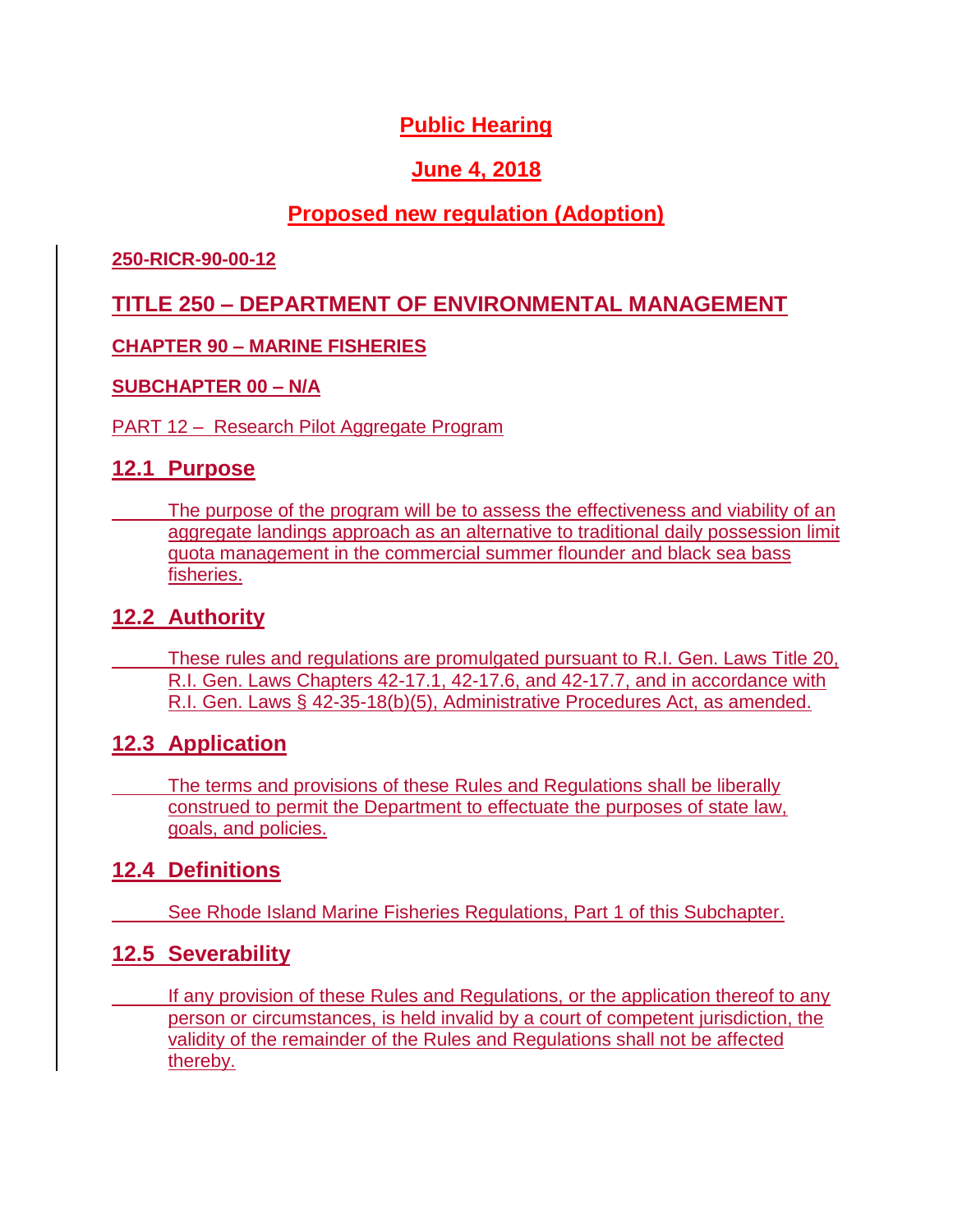## **12.6 Superseded Rules and Regulations**

On the effective date of these Rules and Regulations, all previous Rules and Regulations, and any policies regarding the administration and enforcement of these regulations shall be superseded. However, any enforcement action taken by, or application submitted to, the Department prior to the effective date of these Rules and Regulations shall be governed by the Rules and Regulations in effect at the time the enforcement action was taken, or application filed.

# **12.7 Regulations**

### **12.7.1 Applicability.**

A group of vessels will be selected through an application process established herein to implement a pilot program to gather data on aggregate limits and their effect on harvest rates and quotas for the commercial summer flounder and black sea bass fisheries.

### **12.7.2 Eligibility.**

- A. Persons must hold a valid commercial fishing license in Rhode Island and be the owner and operator of a vessel that is licensed to harvest and land summer flounder and black sea bass in state waters, and must remain so licensed for the entirety of 2018.
- B. Persons or vessels that participated in Summer Flounder Aggregate Landing Program in 2018 are not eligible to participate for the remainder of 2018.
- C. Applicant vessels must have a historical record of landing summer flounder and black sea bass as recorded in SAFIS dating back to at least 2014.
- D. Three participating vessels from each of the following gear types will be selected for participation: gill net, otter trawl, rod and reel, fish pot, lobster pot, multi-gear fisher.
- E. Applicant vessels shall agree to install a vessel monitoring device on their vessel. The cost of such vessel monitoring device shall be the responsibility of the participant.
- F. Applicant vessels shall agree to submit catch and effort information through a Division approved electronic application. The cost of such application shall be the responsibility of the participant.
- G. Applicant vessels shall agree to allow the Department to publicly disclose all landings of summer flounder and black sea bass on a single-vessel resolution basis.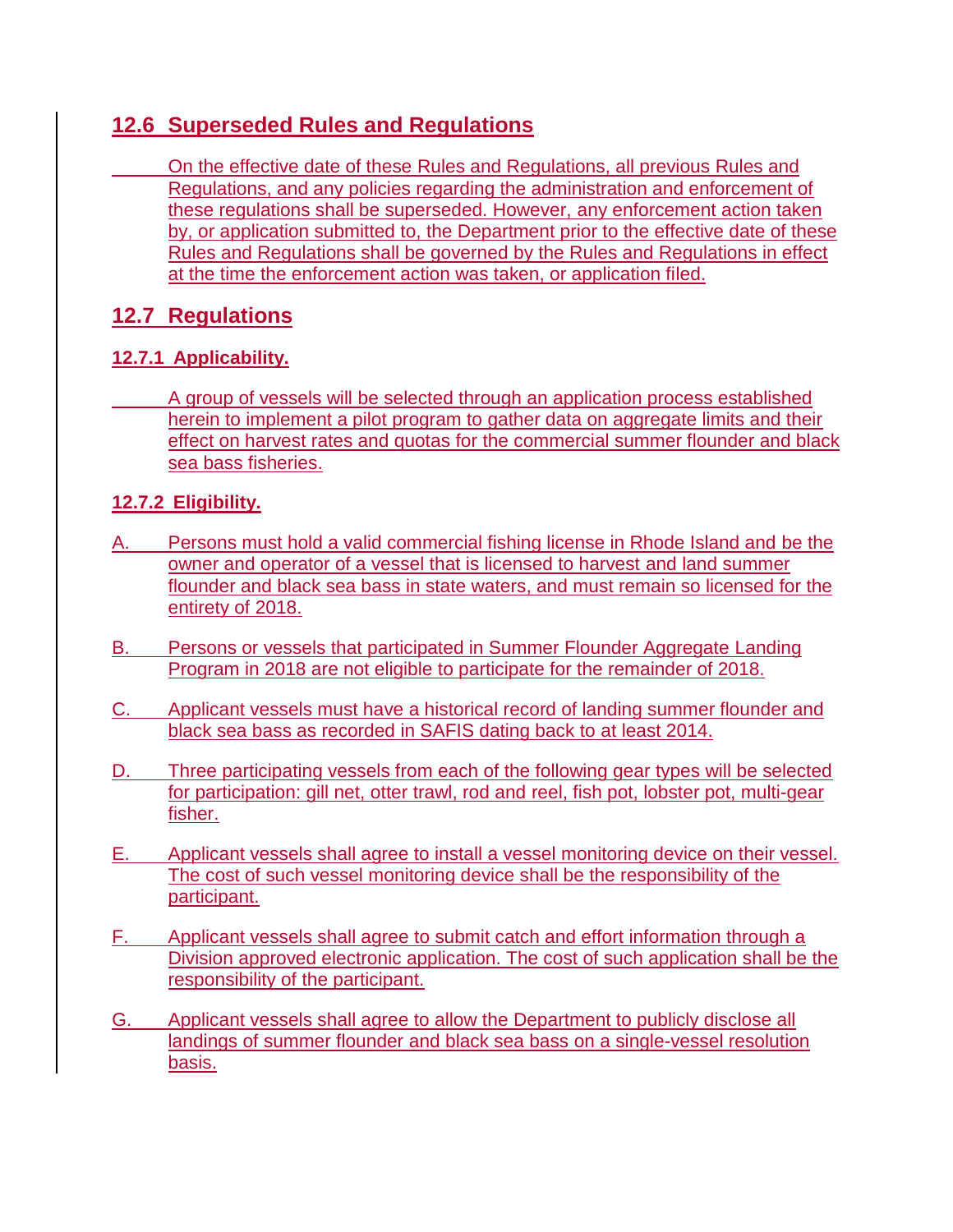- H. Applicant vessels shall agree to take any state or federally authorized observers at any time.
- Application required. Eligible persons must apply on forms as prescribed by the Director.

#### **12.7.3 Approval Process.**

- A. Evaluation criteria: All permit applications submitted to the Division will be reviewed and assessed by the Director for completeness and accuracy.
- B. If the number of eligible applicants by gear type category exceeds the number of permits available, the applicants will be selected for participation through a lottery process.

### **12.7.4 Permit Conditions.**

- A. Vessel monitoring devices and reporting applications shall be maintained in operational order and be actively engaged at all times when fishing. Malfunctioning of any device will result in permit suspension until the device is returned to operational order.
- B. Each participant shall submit catch and effort information through the Division approved electronic application with each landing event.
- C. All participating vessels shall take any state or federally authorized observers at any time.
- D. All license/permit holders and vessels participating in the pilot program must adhere to all applicable rules and regulations governing commercial fishing operations, including but not limited to mesh size restrictions, offloading hours, at-sea transfers, and reporting and record-keeping requirements. All license/permit holders and participating vessels will be subject to all State and Federal small mesh landing levels for summer flounder when fishing with small mesh. All license/permit holders and participating vessels will be allowed to fish south of the Southern New England DDAS counting area for summer flounder when properly enrolled in the Small Mesh Exemption Program.
- E. Permits are non-transferable. Only vessels authorized by the Director may participate in the pilot program during 2018.

#### **12.7.5 Possession Limits.**

A. The weekly possession limit for summer flounder and black sea bass will be equal to the daily limit for each species as set forth in Part 3 of this Subchapter (250-RICR-90-00-3) multiplied by the number of open days as set forth in the standard regulatory plan.